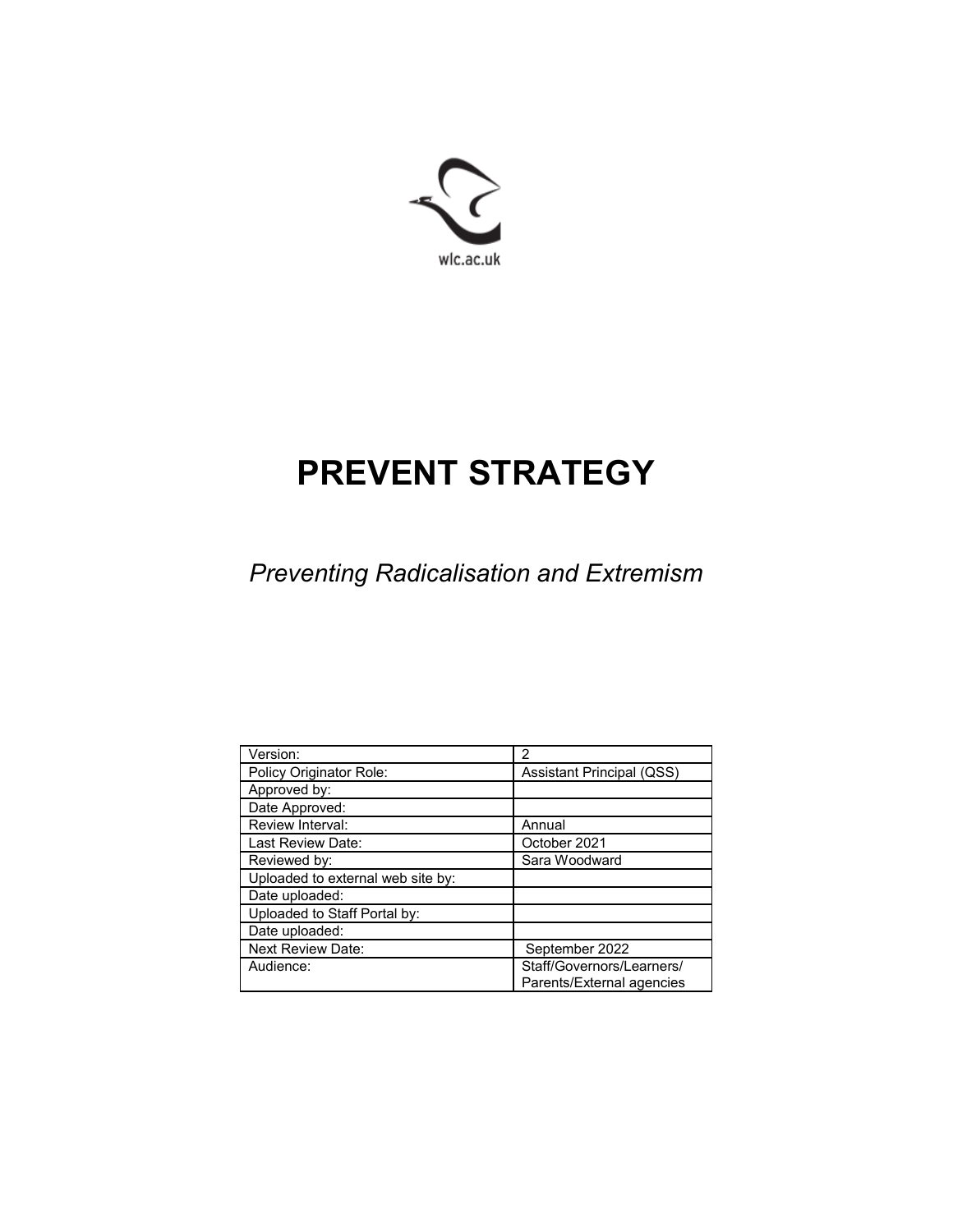## **Table of contents**

| <b>Section</b> | <b>Description</b>                                                 | Page<br>number |
|----------------|--------------------------------------------------------------------|----------------|
| 1.             | Background                                                         | 3              |
| 2.             | Government policy and the Prevent duty                             | 3              |
| $3-$           | Scope                                                              | 4              |
| 4.             | Monitoring and review                                              | $\overline{4}$ |
| 5.             | Strategy aims and objectives                                       | 4              |
| 6.             | Roles and responsibilities in relation to Prevent                  | 6              |
| 7.             | Partnership working and Channel referral                           | 7              |
| 8.             | Teaching, learning and support for learners                        | 9              |
| 9.             | Training                                                           | 10             |
| 10.            | Online safety and IT policies                                      | 11             |
| 11.            | External speakers and events                                       | 11             |
| 12.            | Risk assessment and action plan                                    | 12             |
| Appendix 1     | College policies and national guidance in relation to Prevent      | 13             |
| Appendix 2     | The Prevent duty - leaders' and managers' responsibilities         | 15             |
| Appendix 3     | The Prevent duty - governors' responsibilities                     | 17             |
| Appendix 4     | Prevent referral process                                           | 19             |
| Appendix 5     | Extremism and radicalisation – what are the signs to look out for? | 20             |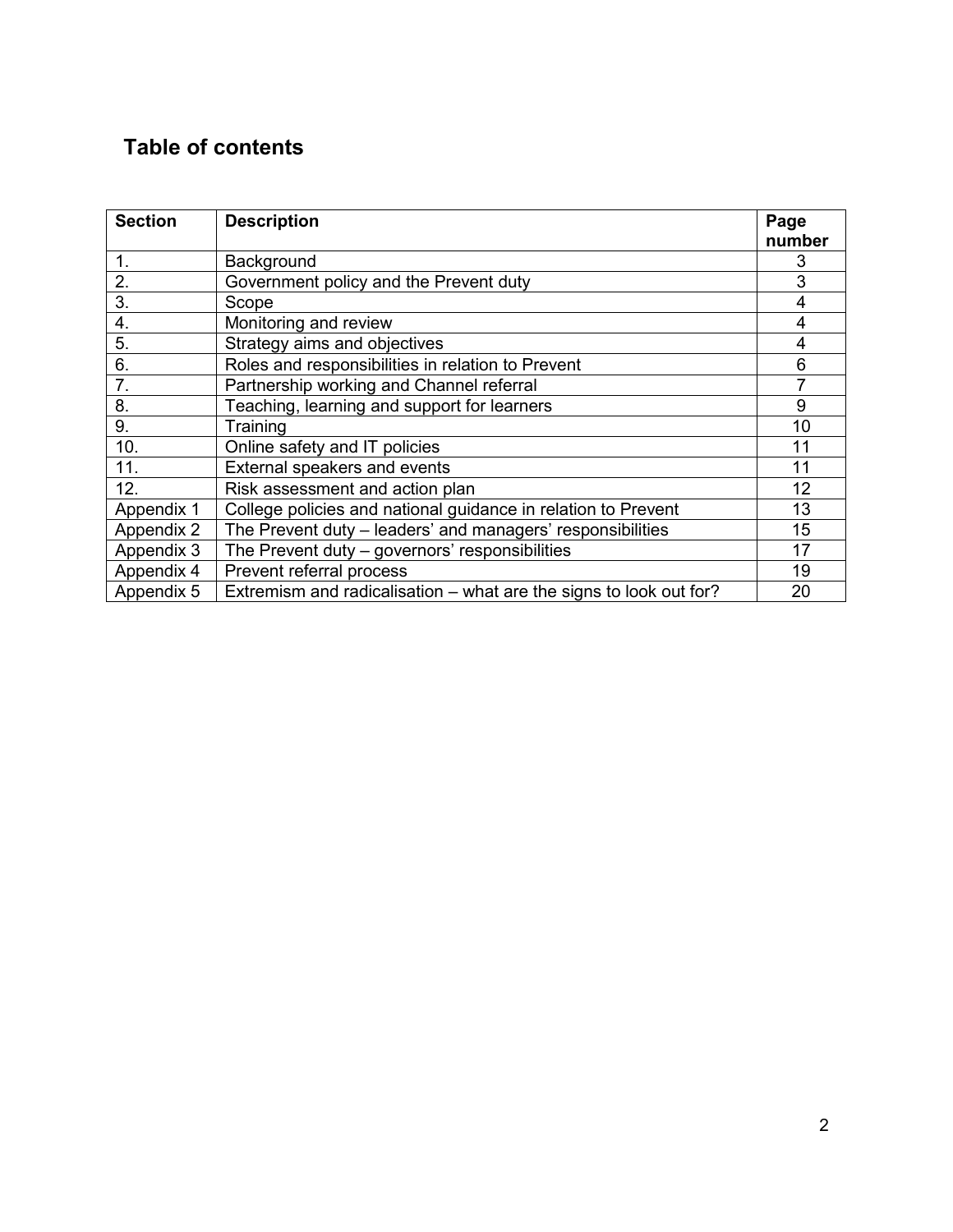## **1. Background**

West London College is committed to promoting and safeguarding the welfare of all individuals engaged in any college activity. There are robust safeguarding arrangements in place which are regularly reviewed to keep all learners safe. The Prevent Strategy is part of the college's safeguarding objectives to keep vulnerable young people and adults safe from harm and exploitation.

Prevent aims to reduce the risks of radicalisation, and ensure that learners are protected from and educated about the dangers of extremism. Radicalisation refers to the process by which a person comes to support forms of extremism which may lead to terrorist activity. Extremism is vocal or active opposition to fundamental British values, including democracy, the rule of law, individual liberty and mutual respect and tolerance of different faiths and beliefs.

## **2. Government policy and the Prevent duty**

The Counter Terrorism and Security Act 2015 is the government's national counterterrorism strategy, which places a duty on local authorities and statutory bodies to have 'due regard to the need to prevent people from being drawn into terrorism'. (section 21). This is known as the Prevent duty. As part of the Government's strategy, all colleges must comply with this legislation and any statutory responsibilities associated with the delivery of education and safeguarding of learners. Education, like other key sectors, has a responsibility to promote values of democracy, individual liberty, mutual respect, tolerance and the rule of law, which are central to being a British citizen. Statutory compliance with the Prevent duty is regulated by Ofsted as part of the evaluation of safeguarding in the Education Inspection Framework (EIF). Please see link to guidance for further education providers below.

#### **[Prevent Duty Guidance for Further Education Institutions in England and Wales](https://www.gov.uk/government/publications/prevent-duty-guidance/prevent-duty-guidance-for-further-education-institutions-in-england-and-wales)**

The government's Prevent Strategy was published in 2011 and forms part of an overall Counter Terrorism Strategy known as CONTEST. The four elements of the CONTEST strategy are:

- Pursue
- Protect
- Prepare
- Prevent

Prevent is a key part of the CONTEST strategy which aims to stop individuals from becoming involved in terrorist related activity or becoming radicalised. Early intervention is at the core of Prevent, to recognise, protect and support individuals who might be susceptible to radicalisation.

The Government's Prevent strategy focuses on three key areas: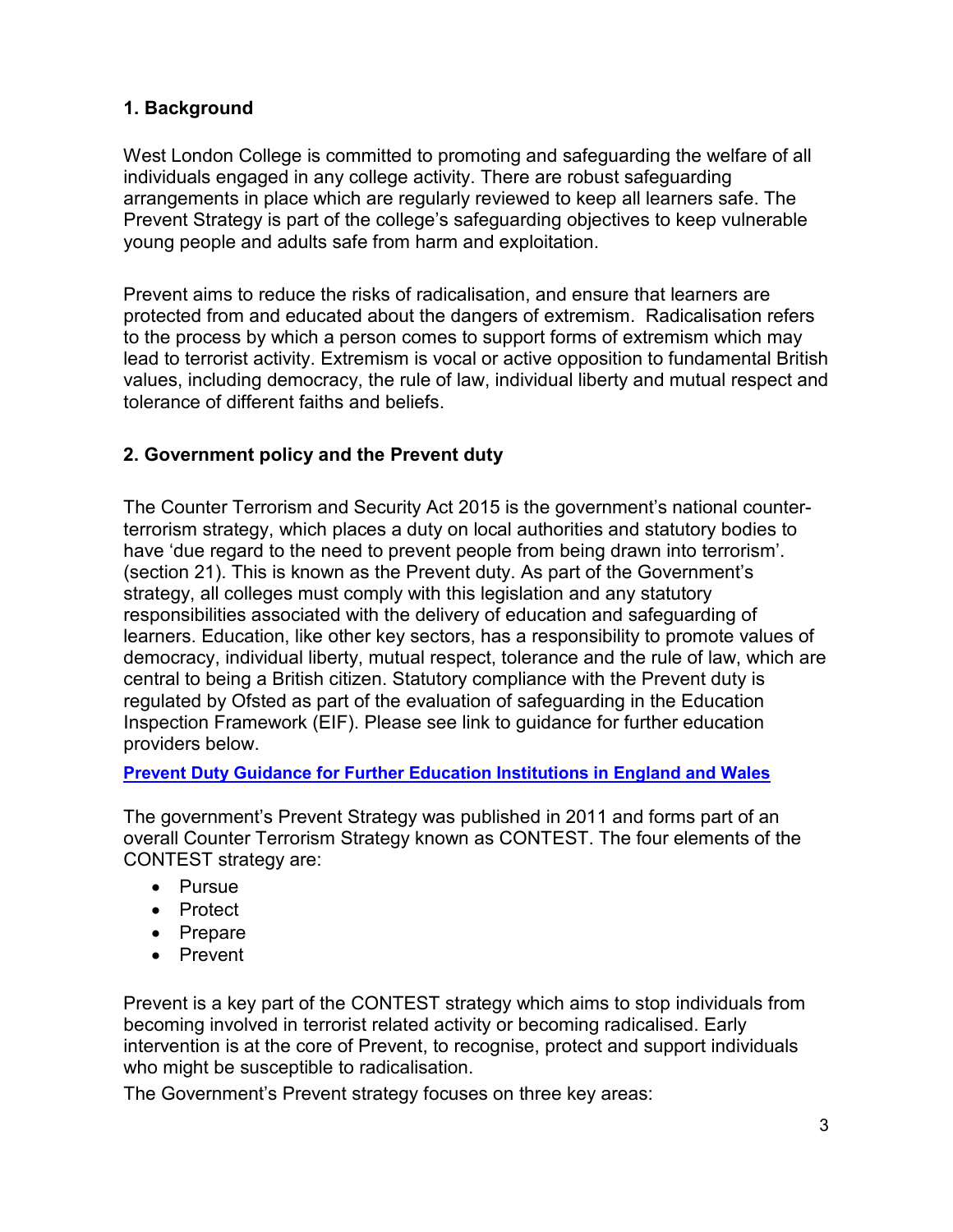- To respond to the ideological challenge of terrorism and the threat we face from those who promote those views;
- Prevent people from being drawn into terrorism and make sure they are given the right help and support;
- Work in partnership with sectors and institutions (including education, criminal justice, faith, charities, online and health) where there are risks of radicalisation that we need to address.

National strategy addresses all form of terrorism across the extremism spectrum, from extreme far-right to Daesh or Al-Qaeda inspired groups and from domestic to international terrorism, and emerging groups with mixed ideology of lone perpetrators in line with current threat guidance. It targets not only violent extremism but also non-violent extremism which can create the conditions conducive to terrorism and popularise the views which terrorists exploit. Please see link below to the Government's national guidance.

#### **[Government's Prevent Duty Guidance for England and Wales](https://www.gov.uk/government/publications/prevent-duty-guidance/revised-prevent-duty-guidance-for-england-and-wales)**

#### **3. Scope**

This policy applies to 14-to-16, further and higher education learners, including apprentices, staff and visitors on all West London College campuses.

#### **4. Monitoring and review**

This strategy will be reviewed and updated annually in line with government information, advice and guidance. Prevent is a standing item at 6-weekly internal Safeguarding and Prevent panel meetings, to provide an update on key issues in the external environment and to review progress against the Safeguarding and Prevent Action Plan. The impact of the strategy will also be reported to governors termly and in an annual report on safeguarding.

A Prevent self-assessment tool for further education providers, which has recently been launched by the DfE, will enable the college to evaluate how well embedded policies and practice are and promote a cycle of continuous improvement.

#### **[Prevent Self-Assessment Tool](https://www.gov.uk/government/publications/prevent-duty-self-assessment-tool-further-education?utm_source=SA+for+FE&utm_medium=FEHE+Coordinators&utm_campaign=CED)**

#### **5. Strategy aims and objectives**

West London College is committed to ensuring that staff, learners and parents are aware of the college's Prevent Strategy and of its fundamental importance to providing a safe environment for all, within our wider safeguarding duties. The college embeds Prevent within our mission and values, teaching and learning, wellbeing and safeguarding approaches.

The aim of this Prevent Strategy is to ensure that the college is able to monitor, manage and deal effectively with the threat posed by an individual or group of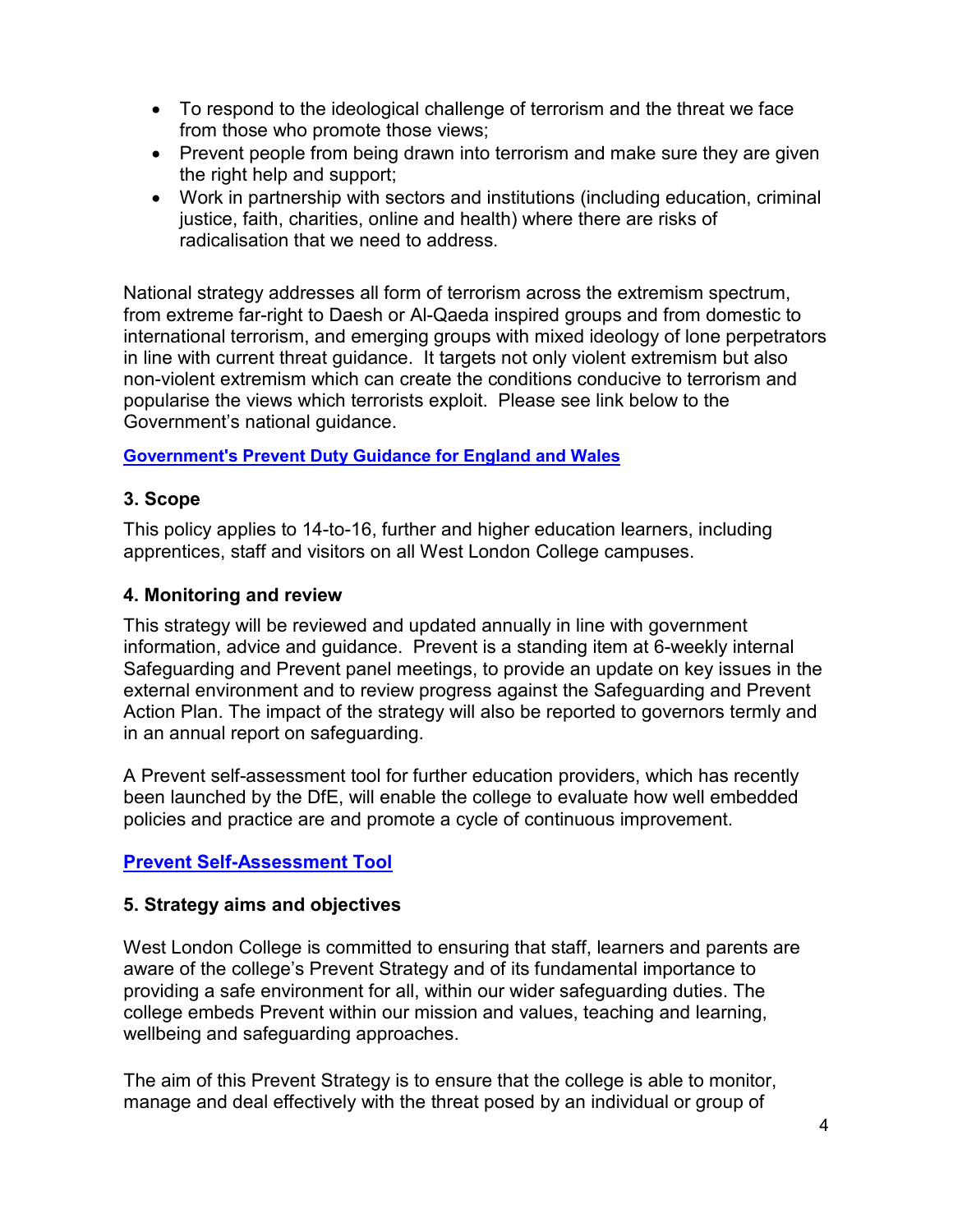individuals engaging in extremism in the name of ideology or belief. It seeks to promote and reinforce shared college and fundamental British values, within a culture of mutual respect and tolerance of different faiths, beliefs and open debate. Key aspects of the strategy are to:

- Provide safe spaces of study for all learners, promoting the expectation in our values that West London College will not tolerate bullying, harassment, hate incidents, grooming behaviours and discrimination.
- Develop awareness of Prevent among learners, their parents and staff through a co-ordinated programme of training, provision of information and advice, and project work.
- Ensure that learners, staff and members of the governing body are aware of their roles and responsibilities in preventing all forms of extremism and radicalisation.
- Identify and provide support for learners who may be at risk, along with appropriate sources of advice and guidance, and/or referral to partners to engage in the Channel process.
- Foster understanding among different communities within the college by supporting inter-faith and inter-cultural dialogue and appreciation of values and differences.
- Promote and reinforce shared values, with opportunities for free and open debate and to engage all learners in playing a full and active role in wider society.
- Support learner voice and ensure there are mechanisms for learners to influence and shape the college's strategy.
- Promote understanding of British values and expectations within the college.
- To document, monitor and review current practice across the college which effectively manages the risk of learners being exposed to extremism and becoming radicalised.
- To develop a co-ordinated risk assessment and action plan to address identified areas of focus.

West London College observes its obligations to learners with protected characteristics. The college's Equality, Diversity and Inclusion Policy addresses the requirements of the Equality Act and Public Sector Equality Duty and the commitment to advance equality. This involves:

- removing or minimising disadvantages suffered by people due to their protected characteristics;
- taking steps to meet the needs of people from protected groups where these are different from the needs of other people;
- encouraging people from protected groups to participate in public life or in other activities where their participation is disproportionately low
- tackling prejudice and promoting understanding between people from different groups.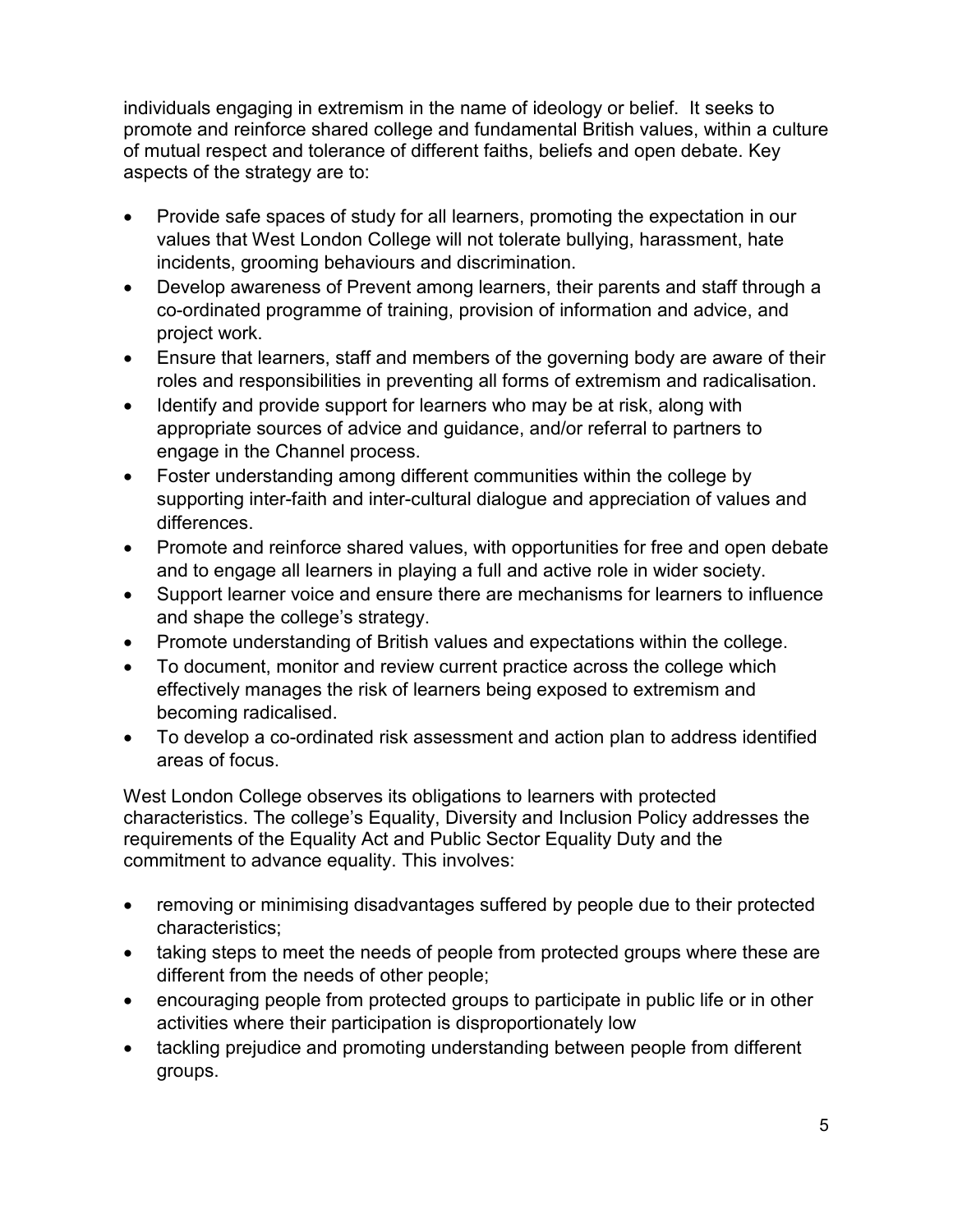In terms of the Prevent Strategy, West London College will give due regard to the individual circumstances of learners with a protected characteristic.

#### **6. Roles and responsibilities in relation to Prevent**

Leaders and managers have a range of responsibilities under the Prevent Duty. These are detailed in appendix 2.

The responsibilities of governors are summarised in appendix 3.

The designated safeguarding lead (DSL) for the college holds overall responsibility for ensuring that the Prevent Strategy is implemented across the campuses and any concerns are shared with the relevant organisations to minimise the risk of learners becoming radicalised and involved with extremist groups and potential acts of terrorism. The DSL is supported by a team of deputy designated safeguarding leads (DDSLs) and safeguarding officers, listed below.

| Name                      | Role        |                                     | <b>Contact details</b>     |
|---------------------------|-------------|-------------------------------------|----------------------------|
| <b>Christopher Nixon</b>  | <b>DSL</b>  | <b>Director of Student Services</b> | 07776 202409               |
|                           |             | & Safeguarding                      | c.nixon@wlc.ac.uk          |
| Sara Woodward             | <b>DDSL</b> | <b>Assistant Principal QSS</b>      | 07500 100073               |
|                           |             |                                     | s.woodward@wlc.ac.uk       |
| <b>Charles Nelson</b>     | <b>DDSL</b> | <b>Assistant Principal</b>          | 07768 710936               |
|                           |             |                                     | c.nelson@wlc.ac.uk         |
| <b>Tracy Round-Turner</b> | <b>DDSL</b> | <b>Assistant Principal</b>          | 07768 485723               |
|                           |             |                                     | t.round-turner@wlc.ac.uk   |
| Dean Vaughan              | <b>DDSL</b> | <b>Assistant Principal</b>          | 07584 205208               |
|                           |             |                                     | d.vaughan@wlc.ac.uk        |
| Sue Jenkins               | <b>DDSL</b> | Head of Inclusive Learning          | 07833 083963               |
|                           |             |                                     | s.jenkins@wlc.ac.uk        |
| Daniel Bristow-Bailey     | <b>DDSL</b> | <b>Student Services Manager</b>     | 07824 383638               |
|                           |             | (Safeguarding & Wellbeing)          | d.bristow-bailey@wlc.ac.uk |
| Kerri Ryan                | <b>DDSL</b> | <b>Student Services Manager</b>     | 020 7565 1283              |
|                           |             | (Careers & Employability)           | k.ryan@wlc.ac.uk           |
| <b>Gary Fisher</b>        | <b>DDSL</b> | <b>SENDCo</b>                       | 020 8741 1688              |
|                           |             |                                     | g.fisher@wlc.ac.uk         |

The DSL will ensure that learners and staff are aware of the Prevent agenda and that appropriate training is in place.

All staff at the college have a responsibility to

- promote an ethos which upholds the college's mission, vision and values and fosters respect, equality and diversity, inclusion and British values.
- report any concerns around extremism or radicalisation via the college's safeguarding reporting procedures (see Appendix 4), for example disclosures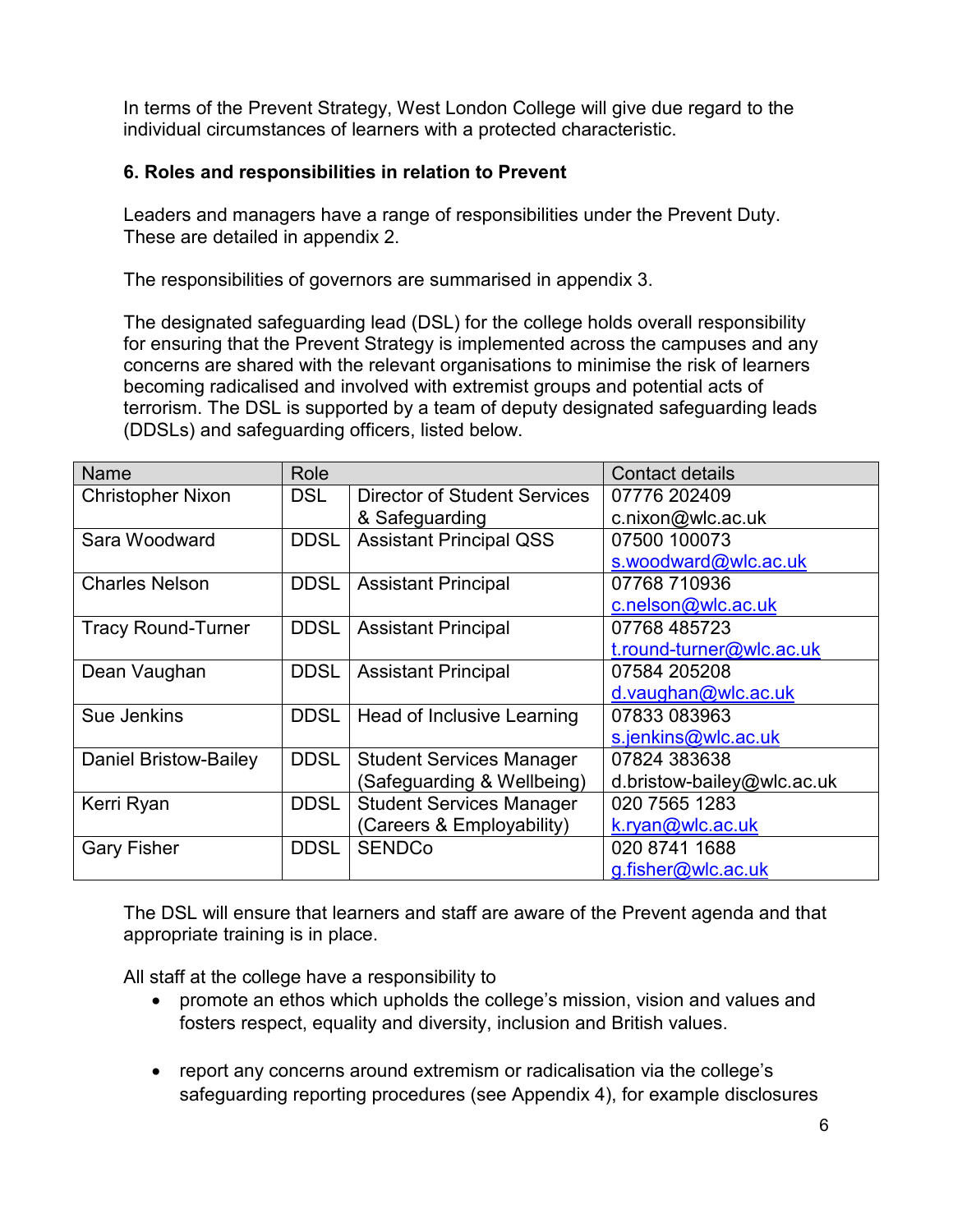by learners of their exposure to the extremist actions, views or materials of others outside of college, such as in their homes or community groups, especially where learners have not actively sought these out.

- report and remove any literature displayed around the college that could cause offence or express extremist views. This includes graffiti symbols, writing or art work promoting extremist messages or images.
- be alert to learners accessing extremist material online, including through social networking sites, outside college or on mobile devices.
- challenge and report a learner who voices opinions drawn from extremist ideologies and narratives which glorify violence, especially to other faiths and cultures.
- challenge and report a learner who expresses intolerance of difference, whether secular or religious, which transgresses the college's Equality and Diversity policy.
- report changes in behaviour at college, home or socially which raise cause for concern.
- Participate in annual mandatory Prevent training and any further CPD in relation to the Prevent agenda as required.
- Support the development of learners' and apprentices' understanding of the issues around extremism and radicalisation.

The DSL will ensure that there is a clear and understood referral process for Prevent concerns in the college, which is aligned with the safeguarding referral procedure. Please see appendix 4. Prevent referral process.

#### **7. Partnership working and Channel referral**

A fundamental aspect of our Prevent strategy is to work effectively with central Government and local partners, including local safeguarding partnerships. The Department of Education FE/HE Regional Prevent Officer for London Counter-Extremism Division leads half-termly network meetings and disseminates Prevent related updates and materials.

Although it is a national programme, Prevent is delivered through local authority delivery teams. The teams provide:

• training for frontline staff in recognising, referring and responding to radicalisation.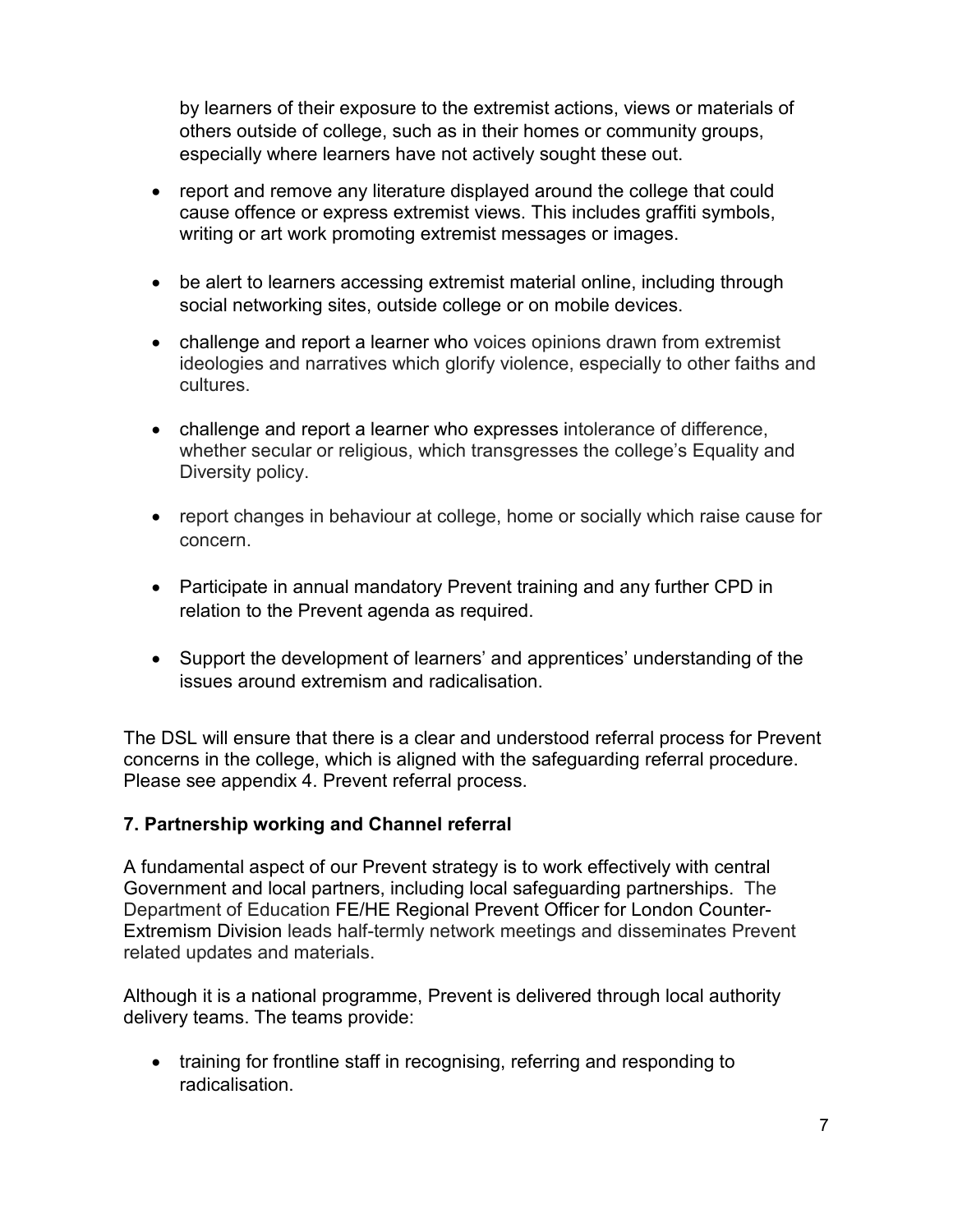• a variety of projects to build capacity, increase resilience and improve understanding of extremism and radicalisation with partners including schools, colleges, parents, community groups, faith establishments and statutory agencies.

A referral service for concerns, called Channel, acts as an early intervention service to safeguard vulnerable individuals from radicalisation. Channel is a multi-agency safeguarding panel where safeguarding professionals meet to discuss support options where there are concerns about individuals who may be at risk of radicalisation. It is a confidential and voluntary process. (see appendix 4. Prevent referral process).

Where there is an identified or potential risk that a learner may be involved in supporting or following extremism, the college's designated safeguarding lead is responsible for contacting the local authority's Prevent Co-ordinator for further advice and guidance.

Where a young person or vulnerable adult is thought to be in need or at risk of significant harm or where investigations need to be carried out, a referral to social services will be made in line with the college's safeguarding procedures following advice from the relevant external Prevent Co-ordinator.

|                         | <b>Prevent Team contact</b>                         | <b>Contact details</b>         |
|-------------------------|-----------------------------------------------------|--------------------------------|
|                         | <b>Department</b>   Jennie Fisher                   | Jennie.FISHER@education.gov.uk |
| for<br><b>Education</b> | <b>FE/HE Regional Prevent</b><br>Officer for London | Mobile: 07880 469588           |

| London<br><b>Borough</b> | <b>Prevent Team contact</b>                                       | <b>Contact details</b>        |
|--------------------------|-------------------------------------------------------------------|-------------------------------|
| <b>Brent</b>             | <b>Mohinder Singh Perihar</b><br><b>Prevent Programme Officer</b> | Mohinder.Perihar@brent.gov.uk |
| Ealing                   | <b>Paul Smith</b><br><b>Prevent Education Manager</b>             | $s$ mithPa@ealing.gov.uk      |
|                          | Sonita PobiBusigu<br><b>Prevent Education Officer</b>             | PobibusiguS@ealing.gov.uk     |
| <b>Hammersmith</b>       | <b>Tina Bencik</b><br><b>Prevent Co-ordinator</b>                 | tina.bencik@lbhf.gov.uk       |

#### **8. Teaching, learning and support for learners**

The college is committed to providing a curriculum and tutorial experience which promotes knowledge, skills and understanding in order to build the resilience of all learners, to challenge and expose extremist ideology and support the learner voice.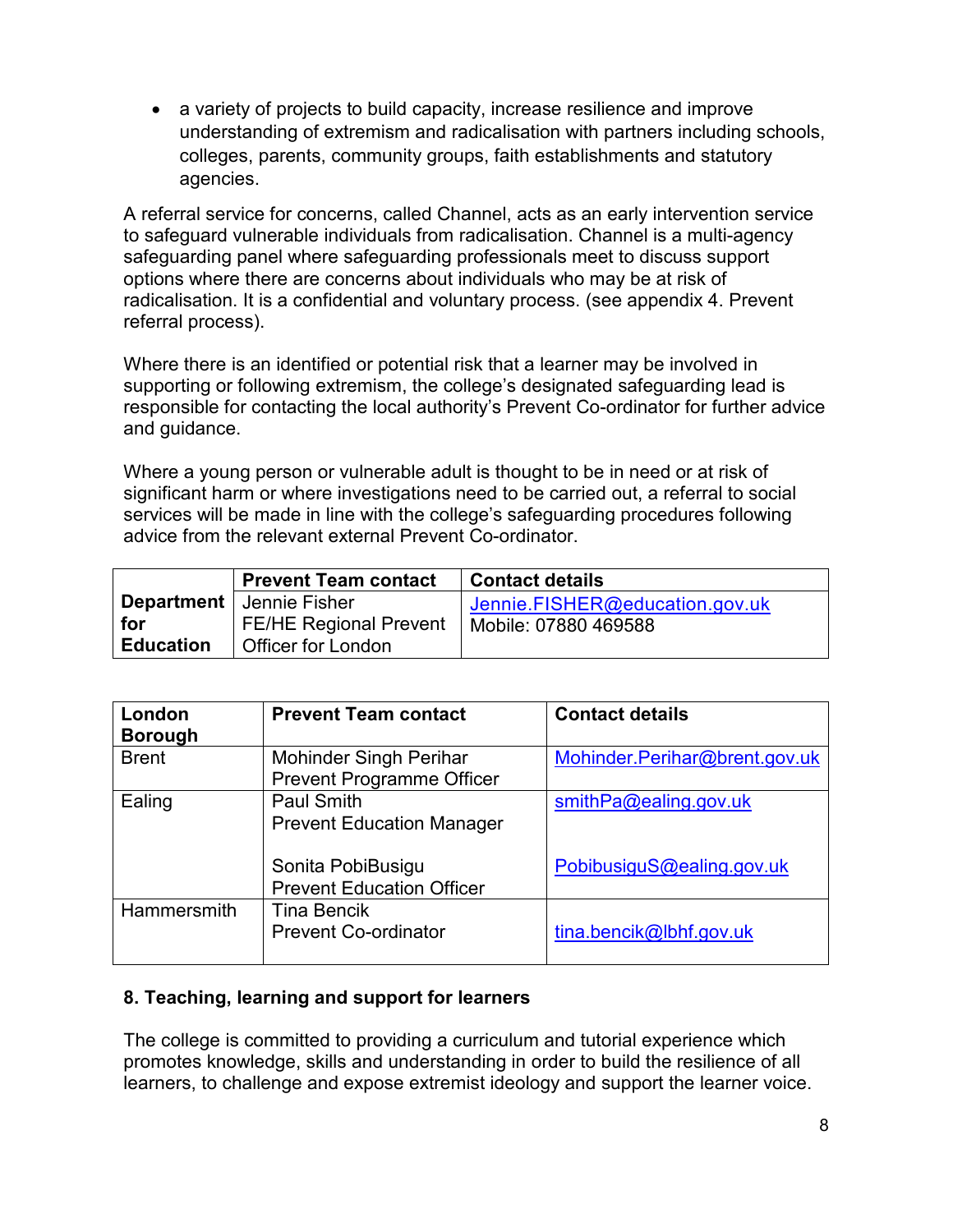## **Promoting British Values**

In line with the provisions of section 78 of the Education Act 2002, the college promotes the fundamental British values of democracy, the rule of law, individual liberty, and mutual respect and tolerance of those with different faiths and beliefs. This promotion is reflected in the Equality and Diversity Policy and takes place through:

- Lessons and tutorials
- The manner in which learners are treated by staff
- The standards of behaviour and respect learners are encouraged to adopt through the college's Learner Contract.
- Displays in classrooms, corridors, student centres and in the Learning Resource Centres.
- Learner representative meetings, the Student Union and learner voice.
- In the manner in which students' views are challenged by staff should they significantly conflict with the values promoted by the college. Any students displaying such behaviours will be reported to a safeguarding officer.

This is achieved through:

- Promoting British values within teaching and learning, identifying new opportunities for doing so and maintaining an audit of how these values are integrated into college-wide activities.
- Embedding equality, diversity and inclusion across the curriculum and promoting community cohesion, working with partner organisations and employers in this endeavour.
- Ensuring there is a culture where learners and staff feel safe, respected and where there is a zero-tolerance approach to bullying and discriminatory behaviour.
- Promoting wider skills development, such as social and emotional aspects of learning.
- Encouraging learners to accept responsibility for their behaviour, show initiative, and understand how they can contribute positively to the lives of the local community as active citizens.
- Ensuring that apprentices, employers and partners delivering subcontracted provision are fully involved in implementing the college's strategy and have a clear understanding of the Prevent duty.
- Listening to learner voice, the community and partners and being aware of any concerns which promote extremist views.
- Ensuring that there are clear and accessible referral routes to support for all learners and early identification of those who are at risk. This will involve working closely with partners to support safeguarding, restorative and crime prevention strategies.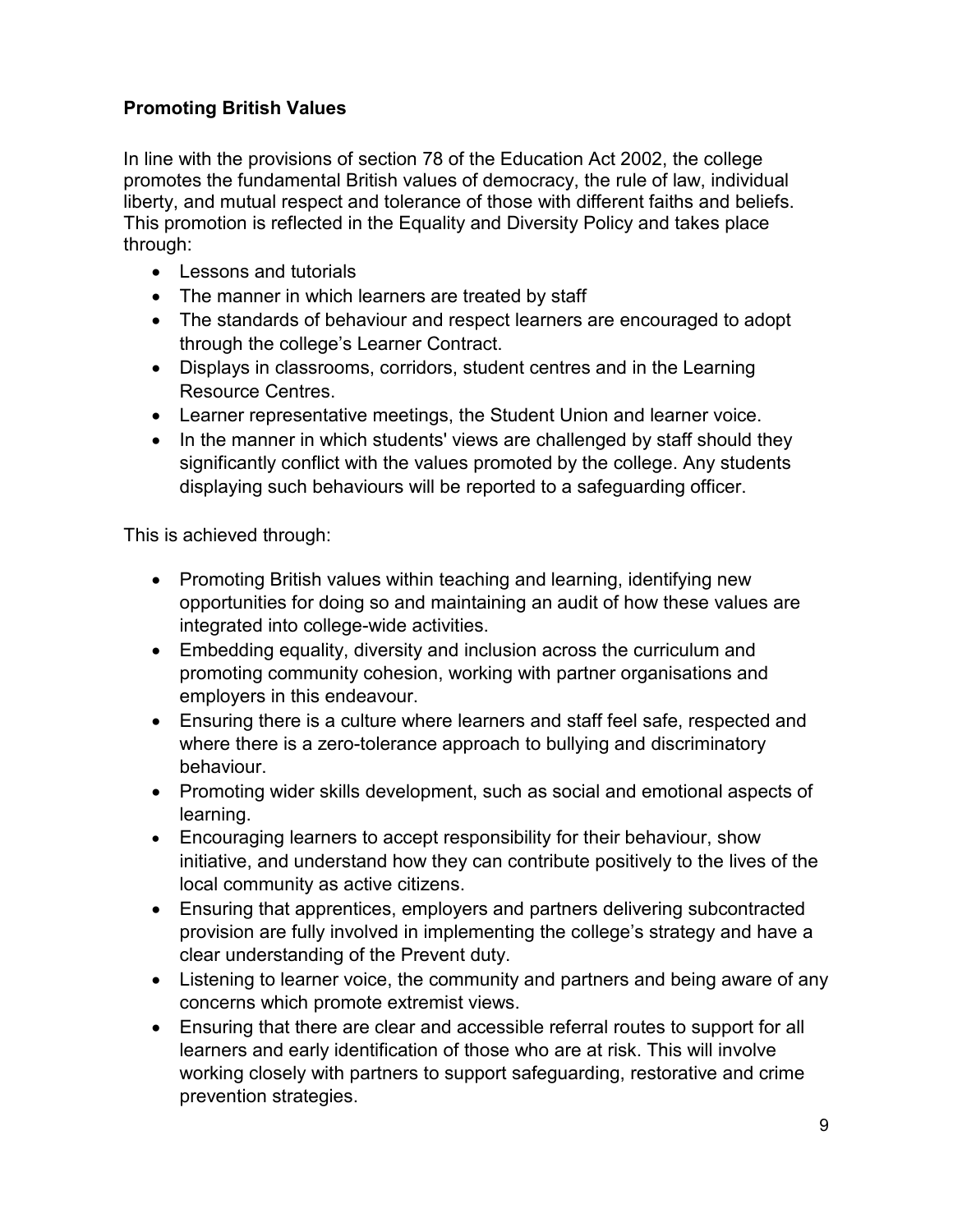• Providing advice, guidance and resources which promote online safety and educate learners and staff in the dangers of being radicalised and drawn into extremism.

## **9. Training**

Information, advice, guidance and training materials are available for learners on the college's learner portal and for staff on the safeguarding microsite.

#### **Learners**

All learners receive Prevent training as part of their induction programme. This is followed up by ongoing awareness raising and development of understanding through Prevent sessions in tutorials and resources made available on the learner portal and in newsletters.

**As outlined in section 8, teachers should also contextualise Prevent within the curriculum to reinforce learners' understanding, highlighting the importance of British Values, the rule of law and dangers of radicalisation and extremism.**

Additional awareness training for learners is provided by local authority Prevent Coordinators and the DfE Regional Prevent Officer for London.

#### **Staff**

All college staff are required to undertake mandatory training in Prevent at the beginning of each academic year. All new members of staff receive Prevent training as part of their induction programme.

Class representatives, Student Union representatives and student governors receive Prevent training as part of their development programme.

Additional awareness training for staff is provided by local authority Prevent Coordinators and the DfE Regional Prevent Officer for London.

#### **Safeguarding team**

Designated safeguarding leads and officers receive additional Prevent training to support them in their roles.

#### **Governors**

All governors are required to undertake mandatory training in Prevent at the beginning of each academic year and as part of induction to the Board, outlining their responsibilities with regard to the statutory duty upon the college.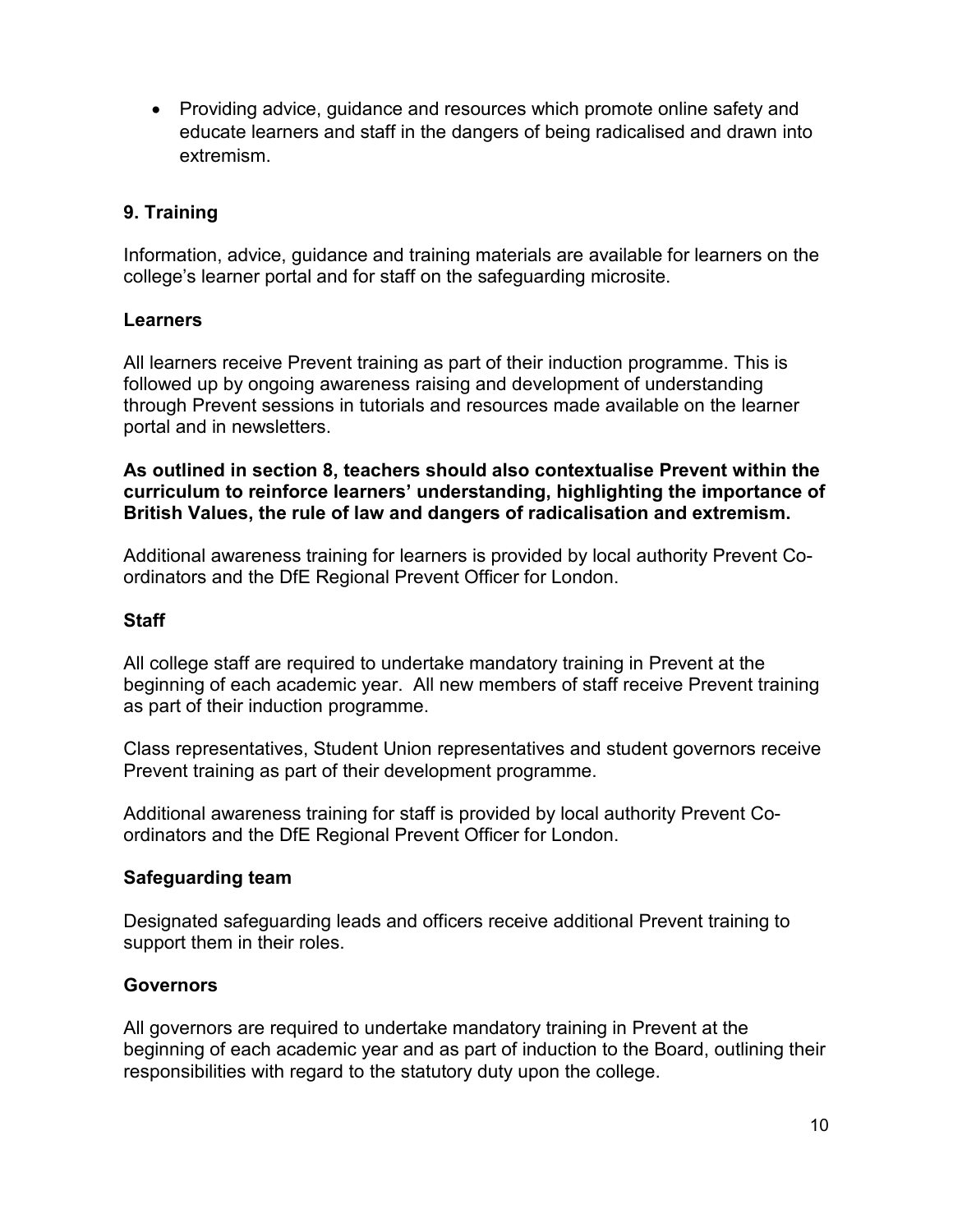An annual briefing will be provided as part of the annual safeguarding report.

Please also see appendix 5. What are the signs to look out for that an individual may be at risk of radicalisation and extremism?

## **10. Online safety and IT policies**

In order to safeguard learners, deter and prevent individuals from accessing inappropriate or extremist materials while using college networks, the following measures are in place:

- Only college approved software is supported by the college and allowed to be used.
- All unauthorised software that breaches college policy or presents a risk to learner or staff safety will be removed and appropriate action taken.
- There is the ability to log and retain records of electronic communication (web browsing, email exchanges etc) by users on the college network.
- Any unusual or suspicious internet searches and/or any breaches of security are reported to the designated safeguarding lead for further investigation.
- The college has robust web filtering to ensure inappropriate content cannot be accessed on its system. This is via a Fortinet firewall, which categorises new websites thereby ensuring the effective blocking of online categorised content.

The college policies which underpin these measures are listed in appendix 1.

#### **11. External speakers and events**

West London College works successfully with the local community, a range of external organisations, employers and training agencies. In order to manage any risk and ensure that learners are not subjected to inappropriate content or extremist views, college managers will undertake a risk assessment prior to entering into any agreement or contract.

The college will request advance notice of the content of any event being delivered on college premises or online, as part of the risk assessment procedure.

Leaders, managers and staff will not engage with any external organisation or develop a partnership with any provider or agency that does not share the college's commitment to equality, diversity and inclusion.

#### **12. Risk assessment and action plan**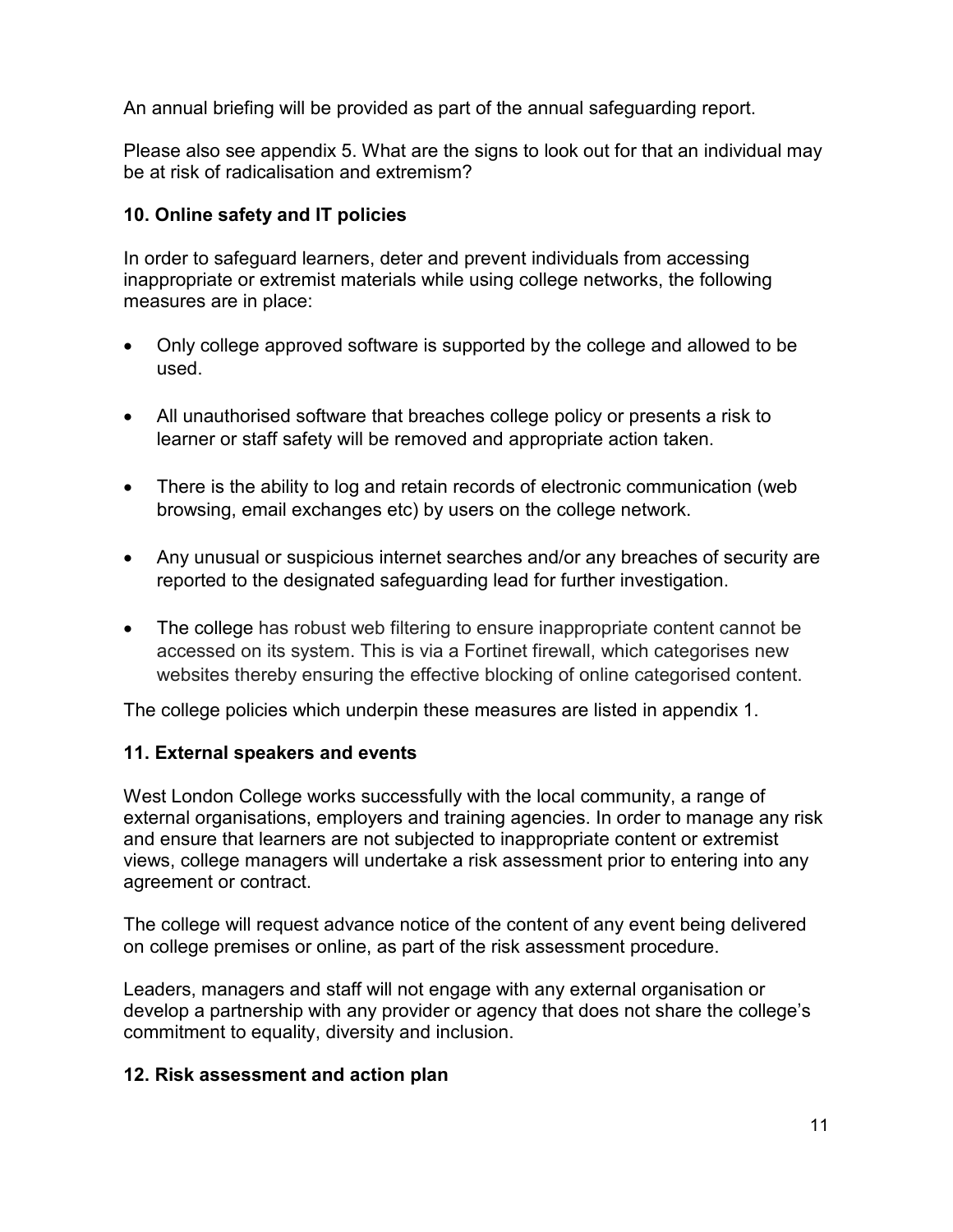To ensure that the college effectively manages risks and is able to deal appropriately with issues around radicalisation and extremism, a Prevent Duty Risk Assessment and Action Plan is in place. This plan sits under the college's overarching strategic risk register and risk reduction plan.

The risk assessment and action plan addresses the Prevent Duty statutory guidance for further education colleges. This requires the college to:

- Understand the nature of the threat from violent extremism and how this may impact directly or indirectly on the college
- Identify and manage potential risks within the college and from external sources, ensuring that there are effective identification and reporting processes within the safeguarding arrangements
- Respond appropriately to events in a local, national or international context that may impact on learners and communities
- Ensure that measures are in place to minimise the potential for acts of violent extremism within the college
- Ensure that plans are in place to respond quickly and proportionately to a threat or incident within the college
- Maintain effective IT security and responsible user policies
- Ensure that steps are taken to minimise the risk of representation at any events, from third parties with extreme views which promote intolerance or violence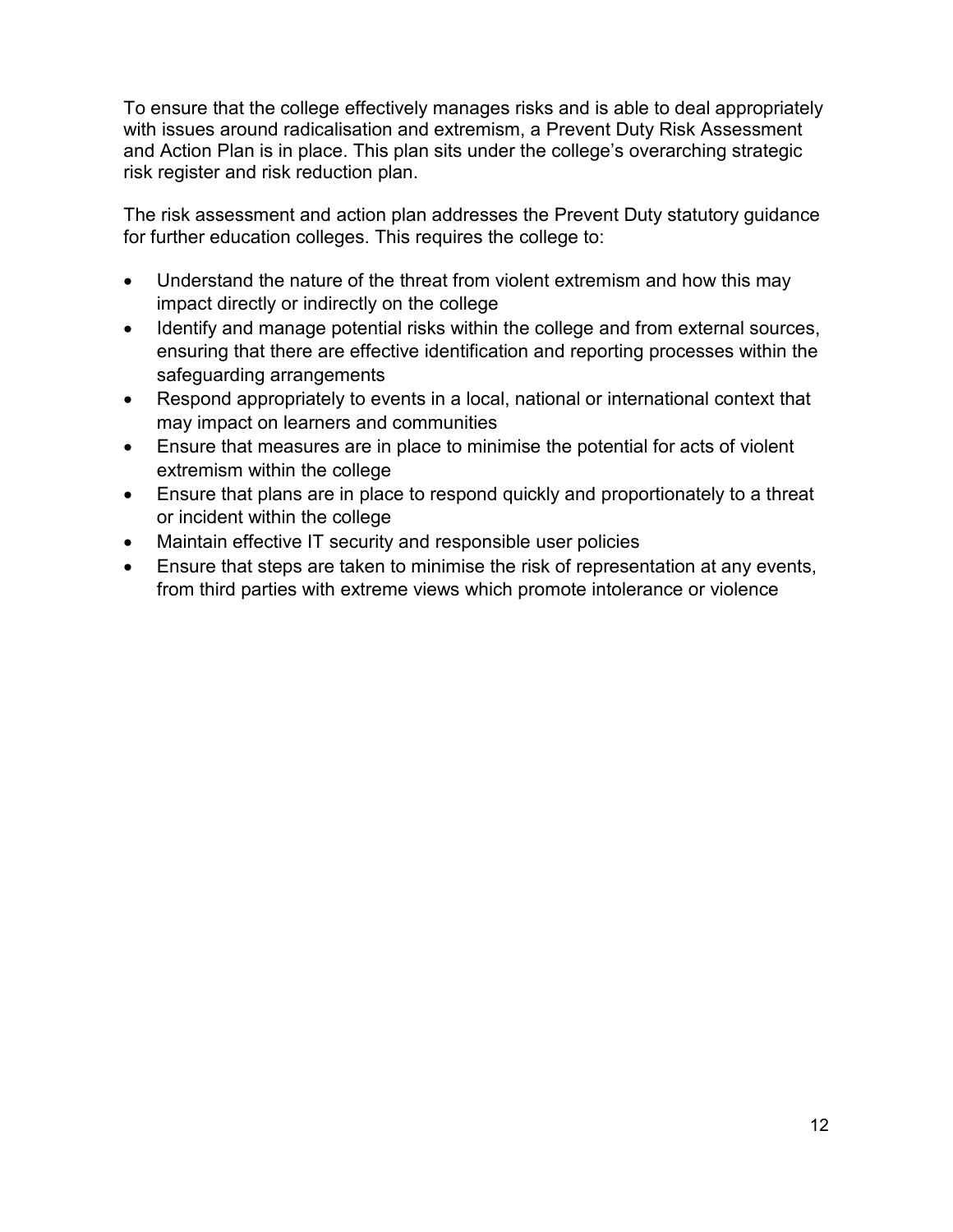## **Appendix 1. College policies and national guidance in relation to Prevent**

This strategy should be read in conjunction with the following documents and guidance:

#### **West London College policies and procedures**

- Safeguarding Policy
- Equality and Diversity Policy
- Behaviour for Learning Policy and Procedure
- Multi-Faith Room Policy
- Learner Code of Conduct
- Staff Code of Conduct
- Health and Safety Policy
- Lockdown Policy
- Visiting Speakers Policy
- IT Acceptable Use Policy
- IT Network Policy
- IT Email Policy
- Mobile Device Usage Policy

#### **National guidance**

#### **Prevent and counter-terrorism**

HM Government Prevent Strategy (2011)

[https://assets.publishing.service.gov.uk/government/uploads/system/uploads/attachm](https://assets.publishing.service.gov.uk/government/uploads/system/uploads/attachment_data/file/97976/prevent-strategy-review.pdf) [ent\\_data/file/97976/prevent-strategy-review.pdf](https://assets.publishing.service.gov.uk/government/uploads/system/uploads/attachment_data/file/97976/prevent-strategy-review.pdf)

Prevent Duty Guidance for England and Wales (last updated April 2019) <https://www.gov.uk/government/publications/prevent-duty-guidance>

Prevent Duty Guidance: for further education institutions in England and Wales (last updated April 2019)

[https://www.gov.uk/government/publications/prevent-duty-guidance/prevent-duty](https://www.gov.uk/government/publications/prevent-duty-guidance/prevent-duty-guidance-for-further-education-institutions-in-england-and-wales)[guidance-for-further-education-institutions-in-england-and-wales](https://www.gov.uk/government/publications/prevent-duty-guidance/prevent-duty-guidance-for-further-education-institutions-in-england-and-wales)

Counter-Terrorism and Security Act (2015) <https://www.gov.uk/government/collections/counter-terrorism-and-security-bill>

Challenge It, Report It, Stop It (2012)

[https://assets.publishing.service.gov.uk/government/uploads/system/uploads/attachm](https://assets.publishing.service.gov.uk/government/uploads/system/uploads/attachment_data/file/97848/action-plan.pdf) [ent\\_data/file/97848/action-plan.pdf](https://assets.publishing.service.gov.uk/government/uploads/system/uploads/attachment_data/file/97848/action-plan.pdf)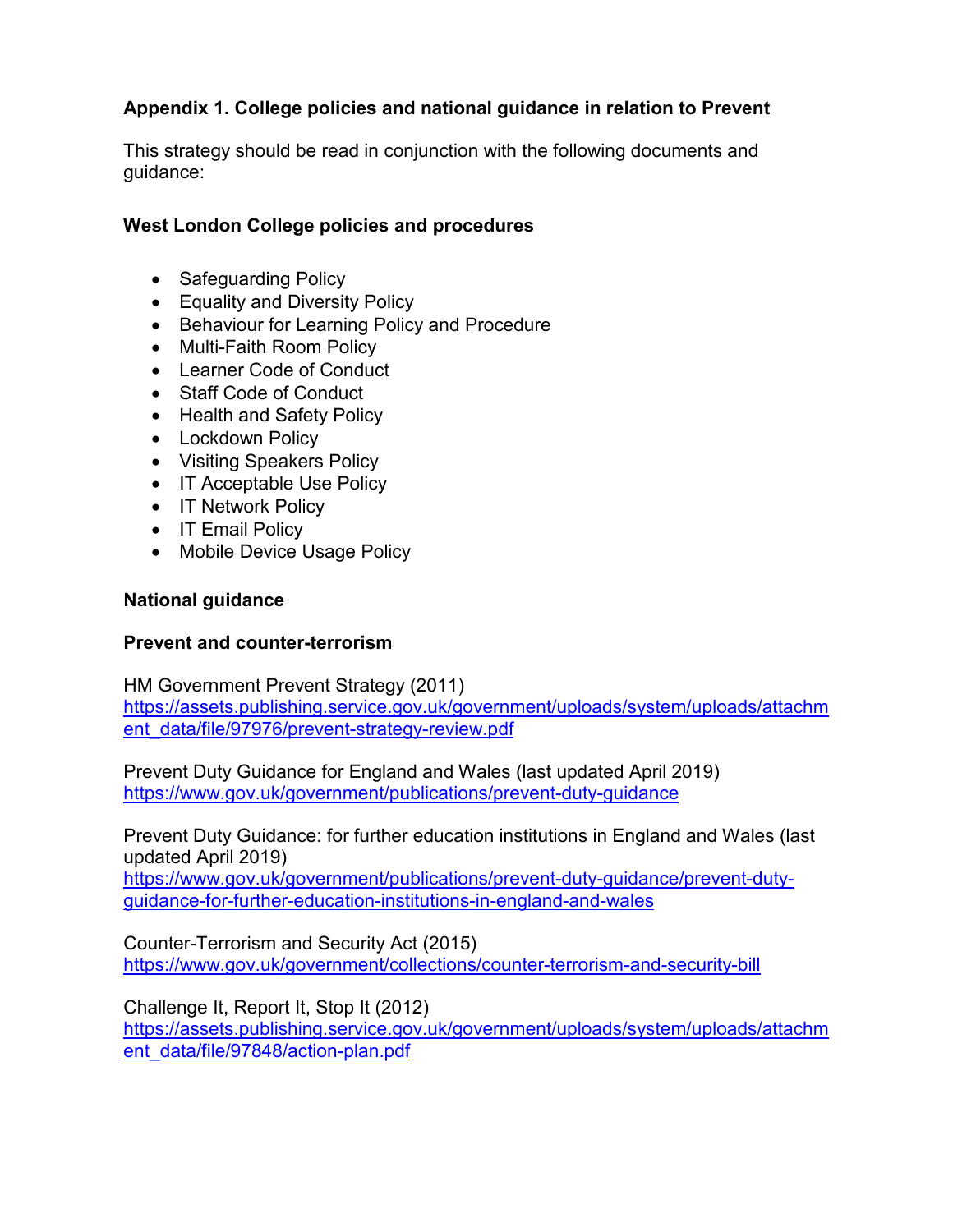## **Safeguarding**

Keeping Children Safe in Education: statutory guidance for schools and colleges (September 2021) [https://assets.publishing.service.gov.uk/government/uploads/system/uploads/attachm](https://assets.publishing.service.gov.uk/government/uploads/system/uploads/attachment_data/file/1021914/KCSIE_2021_September_guidance.pdf)

[ent\\_data/file/1021914/KCSIE\\_2021\\_September\\_guidance.pdf](https://assets.publishing.service.gov.uk/government/uploads/system/uploads/attachment_data/file/1021914/KCSIE_2021_September_guidance.pdf)

Working Together to Safeguard Children: a guide to inter-agency working to safeguard and promote the welfare of children (July 2018) [https://assets.publishing.service.gov.uk/government/uploads/system/uploads/attachm](https://assets.publishing.service.gov.uk/government/uploads/system/uploads/attachment_data/file/779401/Working_Together_to_Safeguard-Children.pdf) [ent\\_data/file/779401/Working\\_Together\\_to\\_Safeguard-Children.pdf](https://assets.publishing.service.gov.uk/government/uploads/system/uploads/attachment_data/file/779401/Working_Together_to_Safeguard-Children.pdf)

#### **Ofsted**

Further Education and Skills Inspection Handbook (last updated May 2019) [https://www.gov.uk/government/publications/further-education-and-skills-inspection](https://www.gov.uk/government/publications/further-education-and-skills-inspection-handbook-eif)[handbook-eif](https://www.gov.uk/government/publications/further-education-and-skills-inspection-handbook-eif)

How well are further education and skills providers implementing the 'Prevent' duty? (2016)

[https://assets.publishing.service.gov.uk/government/uploads/system/uploads/attachm](https://assets.publishing.service.gov.uk/government/uploads/system/uploads/attachment_data/file/543937/How_well_are_further_education_and_skills_providers_implementing_the__Prevent__duty.pdf) ent data/file/543937/How well are further education and skills providers implem enting the Prevent duty.pdf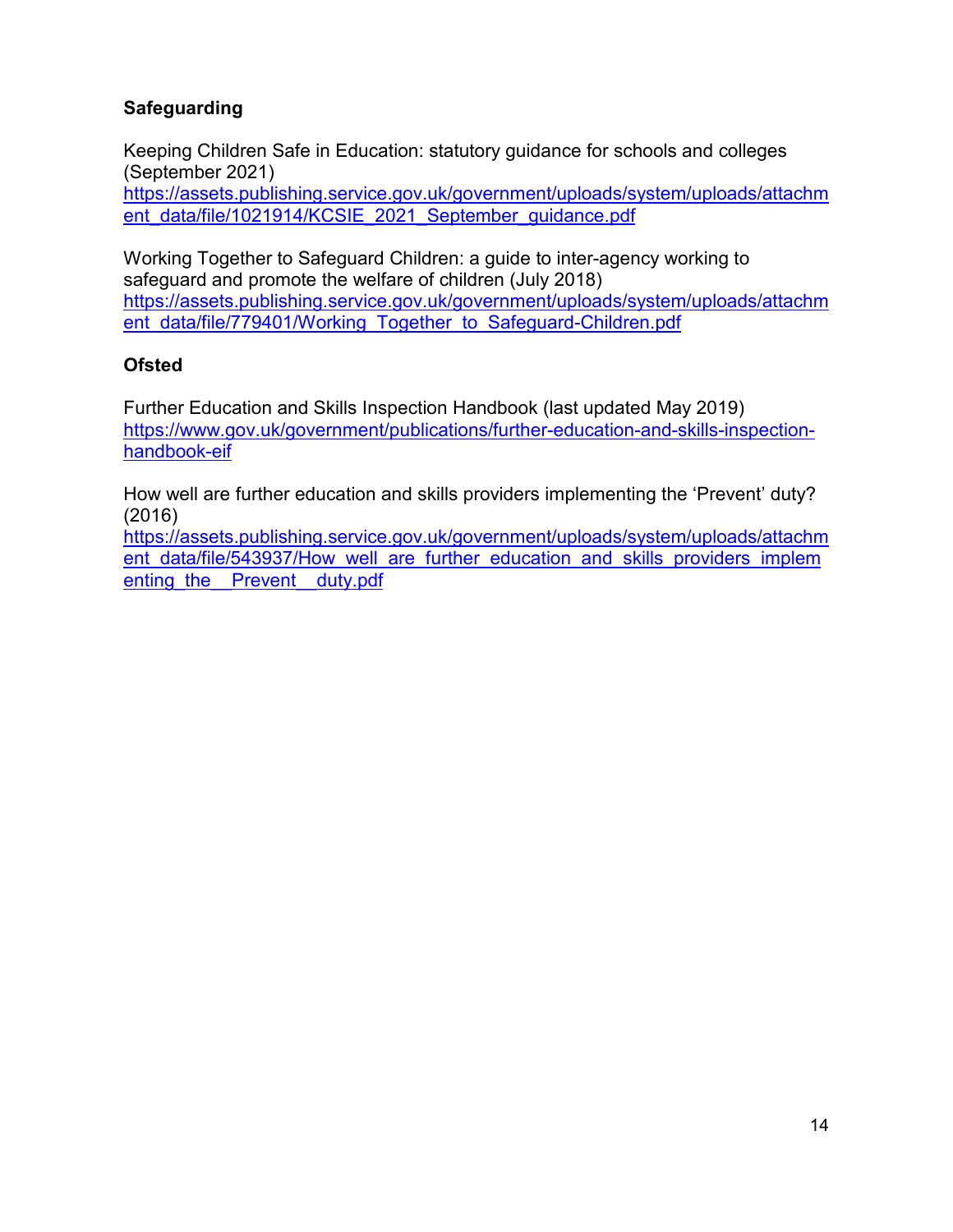## **Appendix 2. The Prevent duty – leaders' and managers' responsibilities**

Leaders and managers should:

#### **1. Knowledge and implementation of the Prevent duty**

- Have a thorough understanding of the Prevent duty as it relates to colleges and of Ofsted's Prevent duty requirements.
- Implement the Prevent duty strategy set by the governing Board. The Board holds ultimate responsibility for compliance with the Prevent duty. A governor must be nominated to oversee Prevent.
- Review the implementation of the Prevent duty and report on this to the Board so that effective scrutiny can take place.

#### **2. Prevent risk assessment and planning**

- Identify and assess any risks in relation to the Prevent duty and take any actions as appropriate.
- Understand and manage potential risks within the college and from external influences including the display of extremist materials, the hiring of college premises and use of external speakers.
- Respond appropriately to events in local, national or international news that may impact on the college community.
- Ensure measures are in place to minimise the potential for acts of extremism within the college.
- Ensure plans are in place to respond appropriately to a threat or incident within the college.

#### **3. College-wide Prevent training**

• Ensure that all learners (including those in subcontracted provision), apprentices, staff, volunteers and governors undertake appropriate Prevent duty training including an awareness of vulnerabilities which might lead to exploitation by extremists.

#### **4. Identification, referral and reporting systems (Safeguarding procedures)**

• Understand the notice, check and share approach.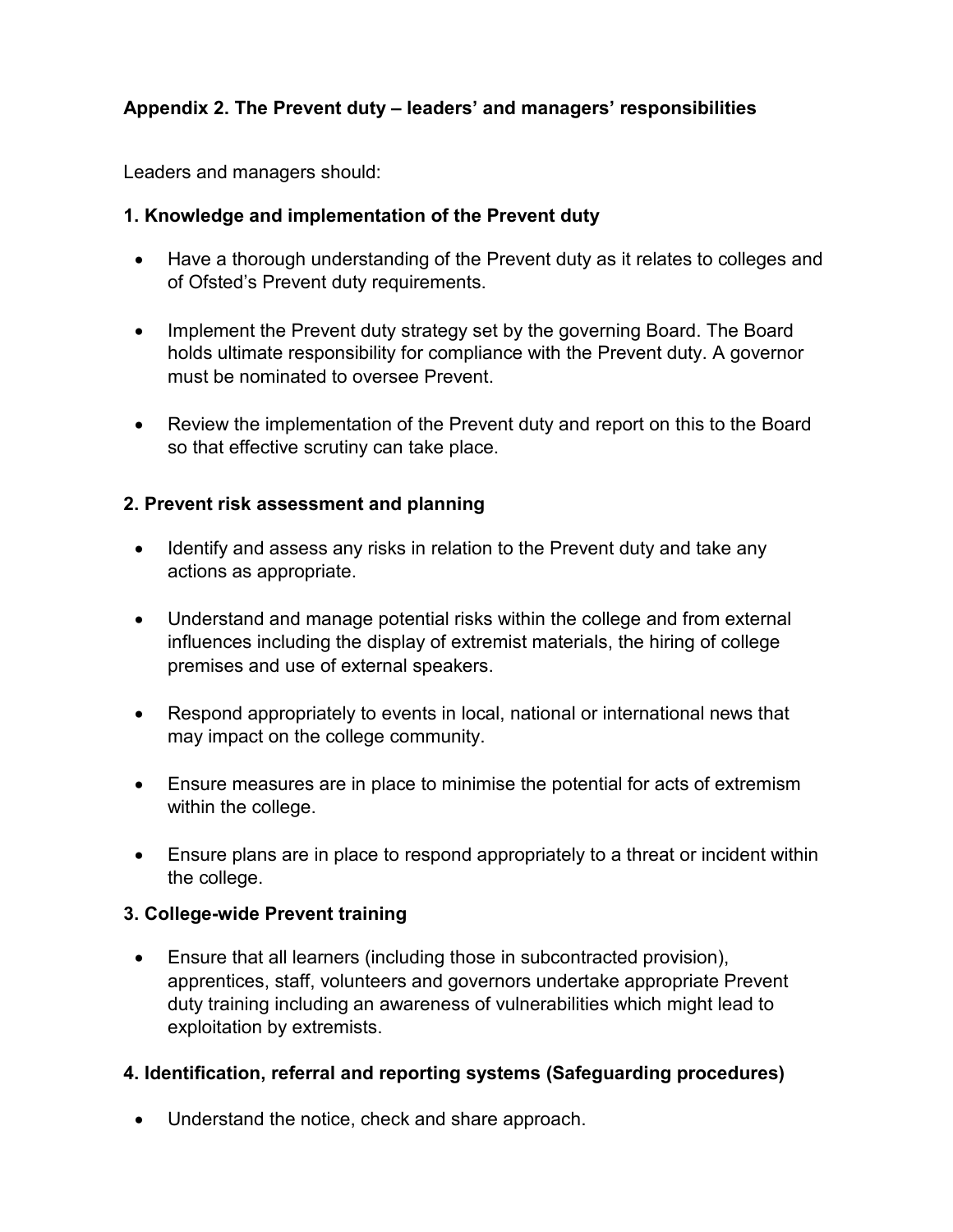**Notice** – be aware of any behaviour which leads to any safeguarding concerns including Prevent duty related ones.

**Check** – check the concerns.

**Share** – refer any concerns to the designated safeguarding lead or safeguarding team.

- Operate an effective Prevent reporting system which is part of the safeguarding process.
- Ensure that there is an officer to report concerns to about an individual vulnerable to exploitation by extremists in the college. This is the designated safeguarding lead, a deputy designated safeguarding Lead or member of the safeguarding team.
- Ensure that the college's safeguarding leads and team know where to refer concerns outside the organisation i.e. local Prevent Co-ordinator.
- Ensure that there are robust procedures, both internally and externally, for sharing information about vulnerable individuals. This should include information sharing agreements, which comply with data protection policy and legislation.

#### **5. Promotion of British values throughout the college community**

- Exemplify British values and know what this means.
- Support staff to find opportunities to promote British values in the practice of all staff and to challenge extremism and hate speech if it arises.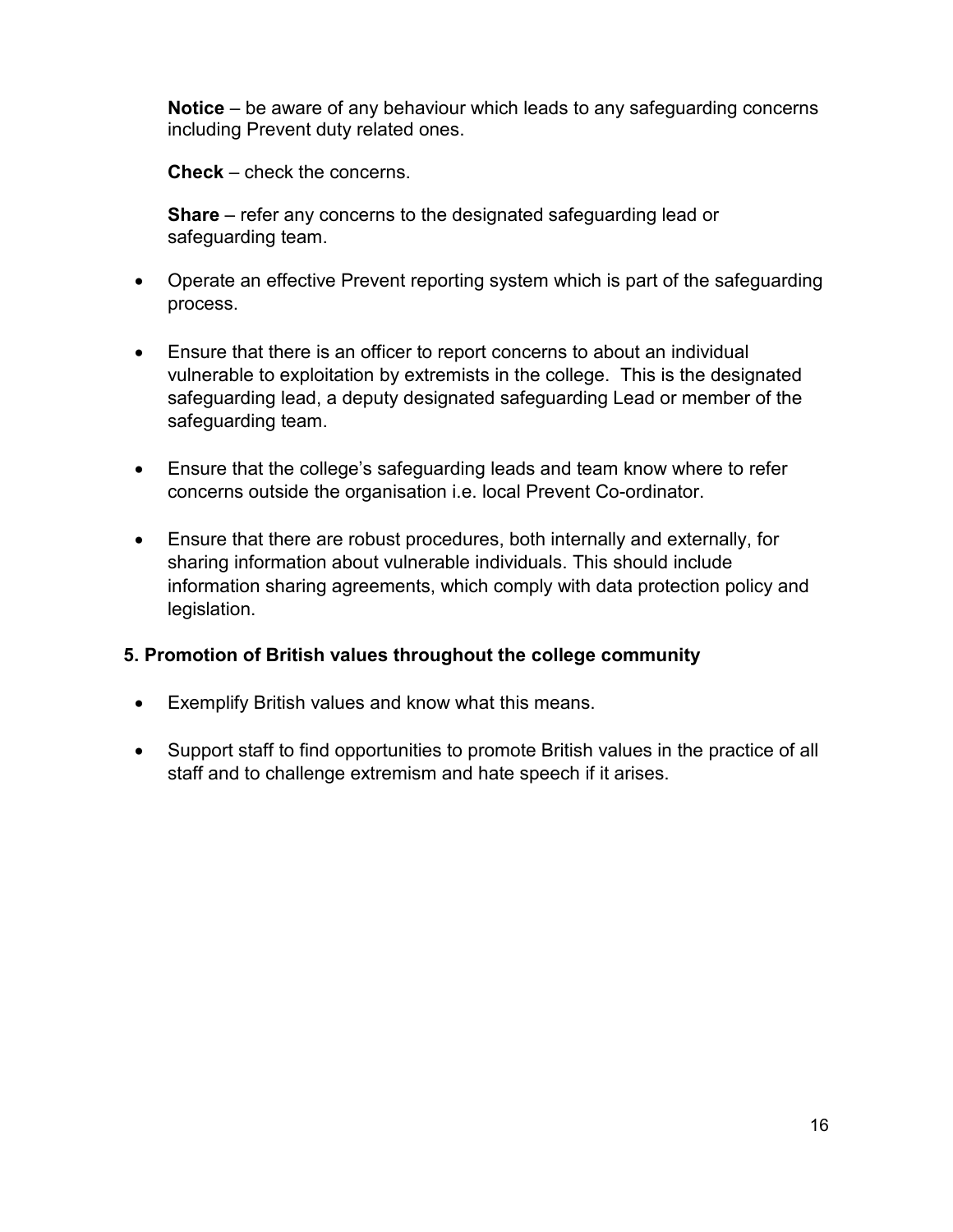## **Appendix 3. The Prevent duty – governors' responsibilities**

#### **1. Strategy and Scrutiny**

- Governors are required to set the Prevent strategy for the institution and to ensure that the institution's strategy complies with the Prevent Duty as set out in the Counter [Terrorism](http://www.legislation.gov.uk/ukpga/2015/6/contents/enacted) and Security Act 2015.
- Governors are expected to scrutinise the practice in the institution including a Preventing Extremism risk assessment. They should ensure that policies and procedures are in place and are followed to prevent people being drawn into terrorism and extremism.

#### **2. British Values**

- Governors should ensure that policies will complement the institution's responsibility under the Equality Act 2010 and cover learner welfare, including equality and diversity, the safety of learners and staff.
- Governors should ensure that the curriculum and policies promote British values.

#### **3. Training**

- Governors are required to undertake Prevent training in order to understand the Prevent duty and their responsibilities in relation to this.
- Governors should ensure that the institution provides sufficient training for staff, governors and board members to be able to recognise and refer anyone vulnerable to radicalisation.

#### **4. Safeguarding and pastoral care responsibilities**

• Governors must ensure that the college's safeguarding arrangements comply with statutory requirements and guidance, with sufficient pastoral care and support for all learners. They should be confident that there are robust processes in place for identifying concerns about learners who may be at risk of radicalisation and extremism and for engaging with external partners to access support, which may involve referral through the Channel process..

#### **5. Ofsted inspection**

• Governors should be aware that Safeguarding is inspected as part of the leadership and management judgement. Ofsted's risk-based inspections focus on fundamental British values and preventing extremism. Where Ofsted finds a publicly-funded further education institution or independent learning provider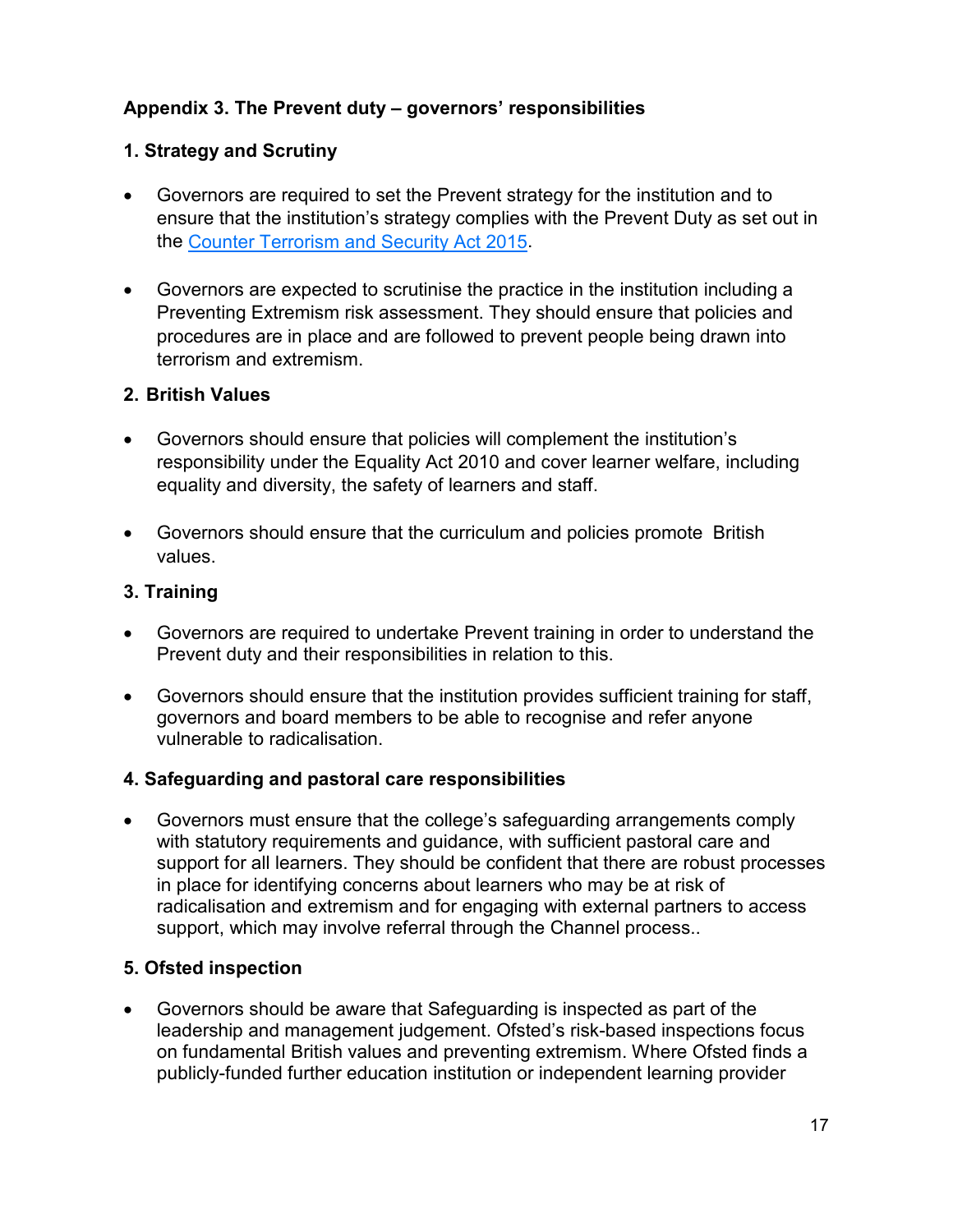inadequate, which will include where the institution or provider has failed to comply with this duty, intervention action will be taken.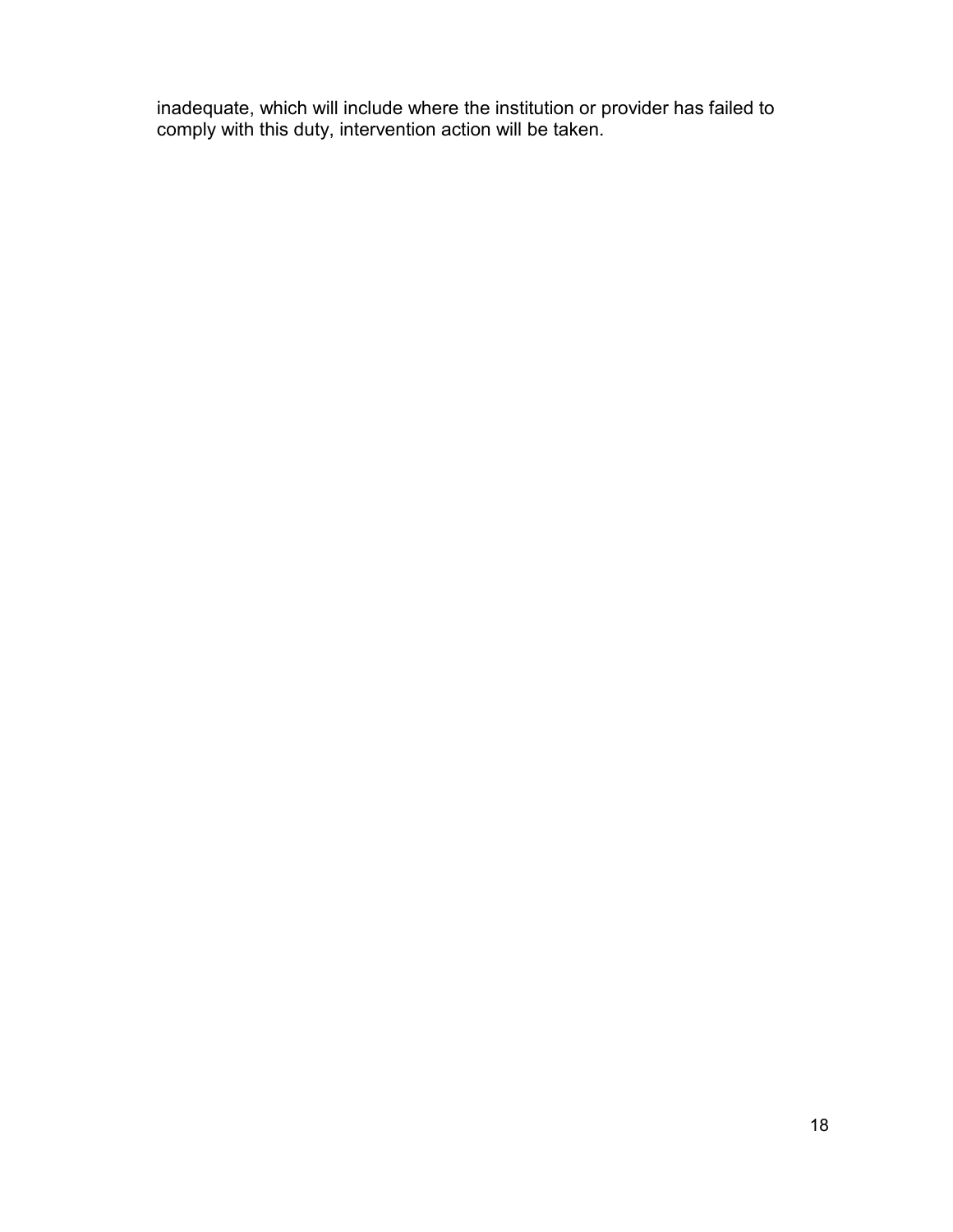#### **Appendix 4. Prevent referral procedure**